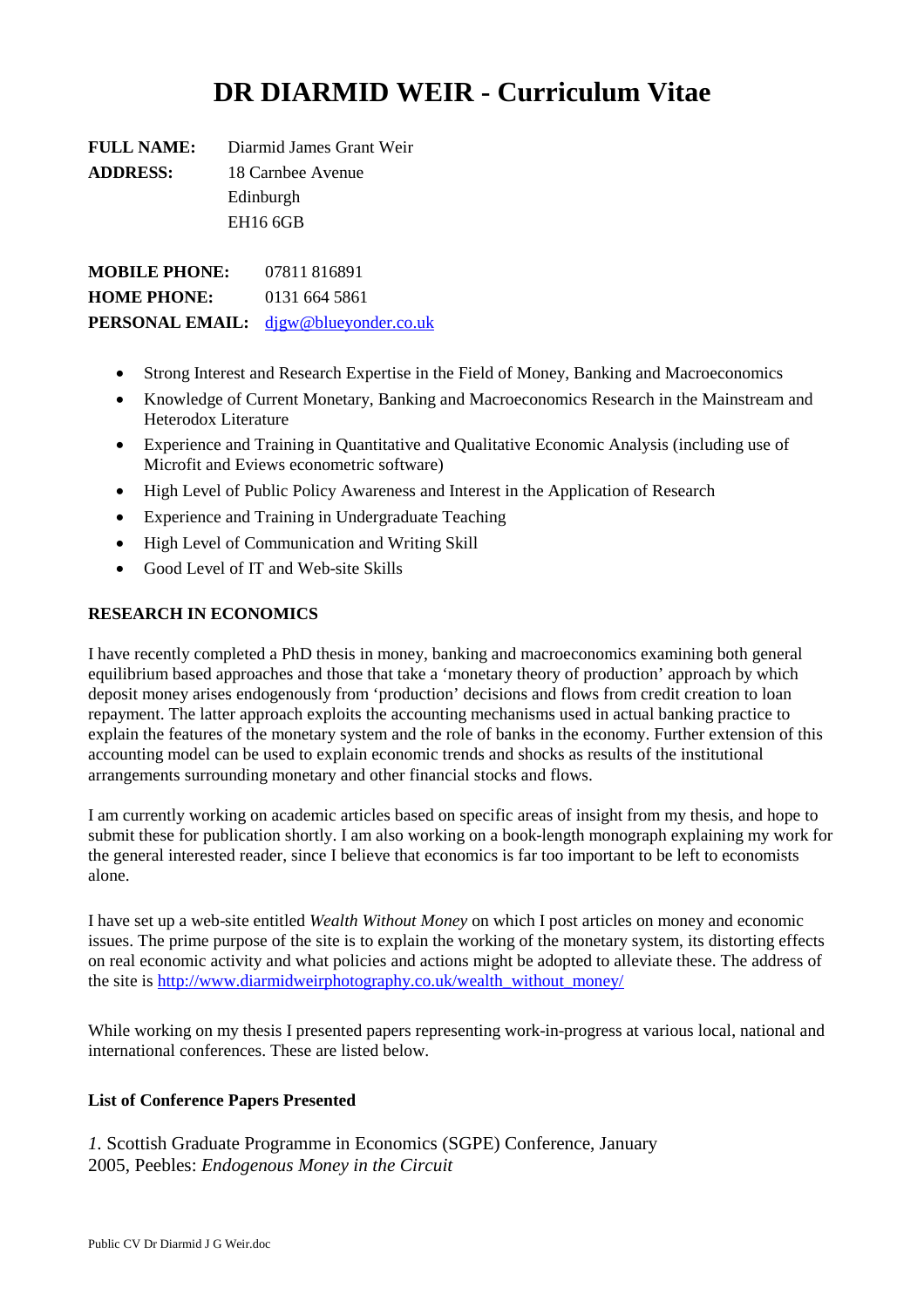*2.* Stirling University Economics Department Workshop, April 2005: *Endogenous Money: A Circuitist View* 

*3.* Research Network Macroeconomics and Macroeconomic Policies Conference, October 2005, Berlin*: The Application of Circuit-consistent Money to Macroeconomic Modelling* 

*4.* Scottish Graduate Programme in Economics (SGPE) Conference, January 2006, Dunblane: *Progressive Debt: Accounting for Profits in the Monetary Circuit* 

5. Stirling Graduate Research School Conference, May 2006: *The Trouble with Money* 

*6.* Scottish Graduate Programme in Economics (SGPE) Conference, January 2007, Dunblane: *Consumer Credit and the Macroeconomy: A Heterodox View* 

*7.* Research Network Macroeconomics and Macroeconomic Policies Conference, October 2007, Berlin*: The Macroeconomic Significance of Household Lending Demonstrated in Relation to a Stock-Flow Consistent Model* 

*8.* Post-Keynesian Economic Policies Conference, November 2007, Dijon: *A Production Theory of Money*

# **TEACHING EXPERIENCE AND TRAINING**

From Sept 2005 until June 2007, while working on my PhD at the University of Stirling I led 4-8 undergraduate economics tutorials per week during term-time as well as marking assignments, essays and examination scripts. I attended Learning and Teaching seminars run by Stirling University's Development and Training Unit.

# **POLICY DEBATE**

I have taken part in many public policy discussions, both political and non-political, involving healthcare, public health and other topics.

# **EDUCATION IN ECONOMICS**

| <b>MA Hons in Economics and Philosophy</b> | <b>University of Edinburgh</b> | 1999-2003 |
|--------------------------------------------|--------------------------------|-----------|
|--------------------------------------------|--------------------------------|-----------|

Classification: 2:1 Awarded Lanfine Bursary for  $3<sup>rd</sup>$  and  $4<sup>th</sup>$  years of study Honours Dissertation: *The Price Level and the Value of Money*